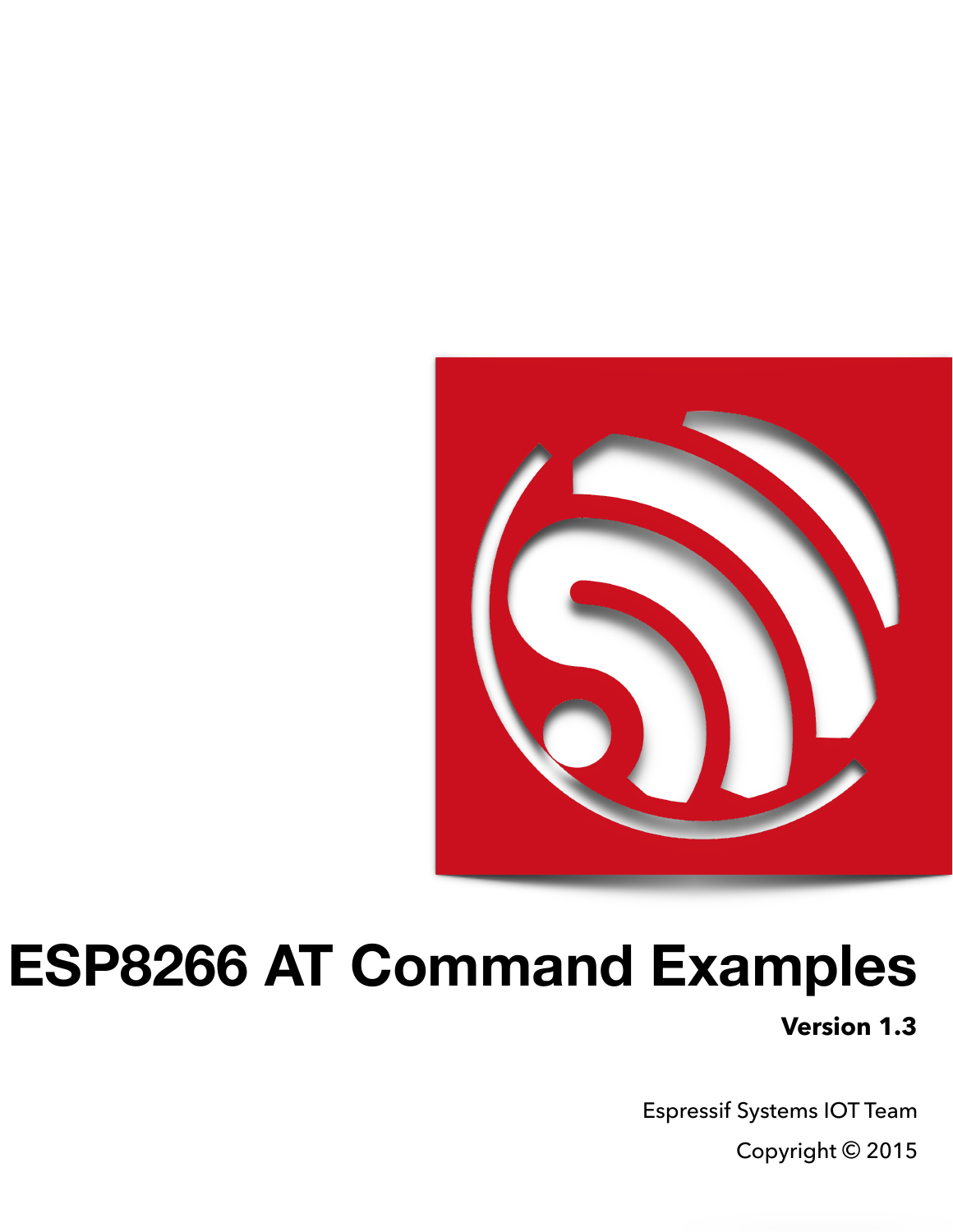

#### **Disclaimer and Copyright Notice**

Information in this document, including URL references, is subject to change without notice.

THIS DOCUMENT IS PROVIDED AS IS WITH NO WARRANTIES WHATSOEVER, INCLUDING ANY WARRANTY OF MERCHANTABILITY, NON-INFRINGEMENT, FITNESS FOR ANY PARTICULAR PURPOSE, OR ANY WARRANTY OTHERWISE ARISING OUT OF ANY PROPOSAL, SPECIFICATION OR SAMPLE. All liability, including liability for infringement of any proprietary rights, relating to use of information in this document is disclaimed. No licenses express or implied, by estoppel or otherwise, to any intellectual property rights are granted herein.

The WiFi Alliance Member Logo is a trademark of the WiFi Alliance.

All trade names, trademarks and registered trademarks mentioned in this document are property of their respective owners, and are hereby acknowledged.

Copyright © 2015 Espressif Systems Inc. All rights reserved.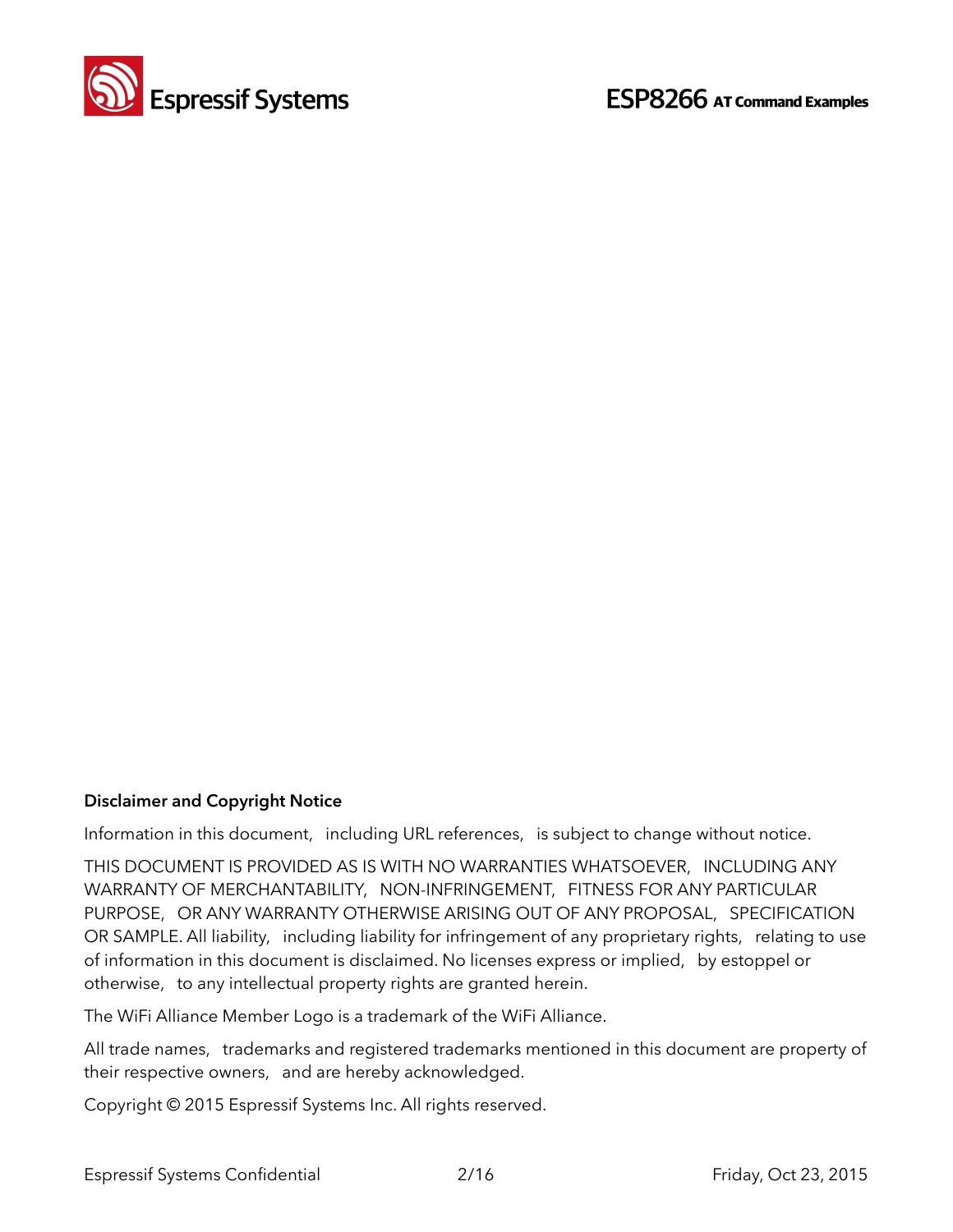

## Table of Contents

| 2. |                                                              |    |
|----|--------------------------------------------------------------|----|
| 3. |                                                              |    |
|    |                                                              |    |
|    |                                                              |    |
| 4. |                                                              |    |
|    | 4.1. TCP client single connection UART - WiFi passthrough 10 |    |
|    |                                                              |    |
| 5. |                                                              |    |
| 6. |                                                              | 16 |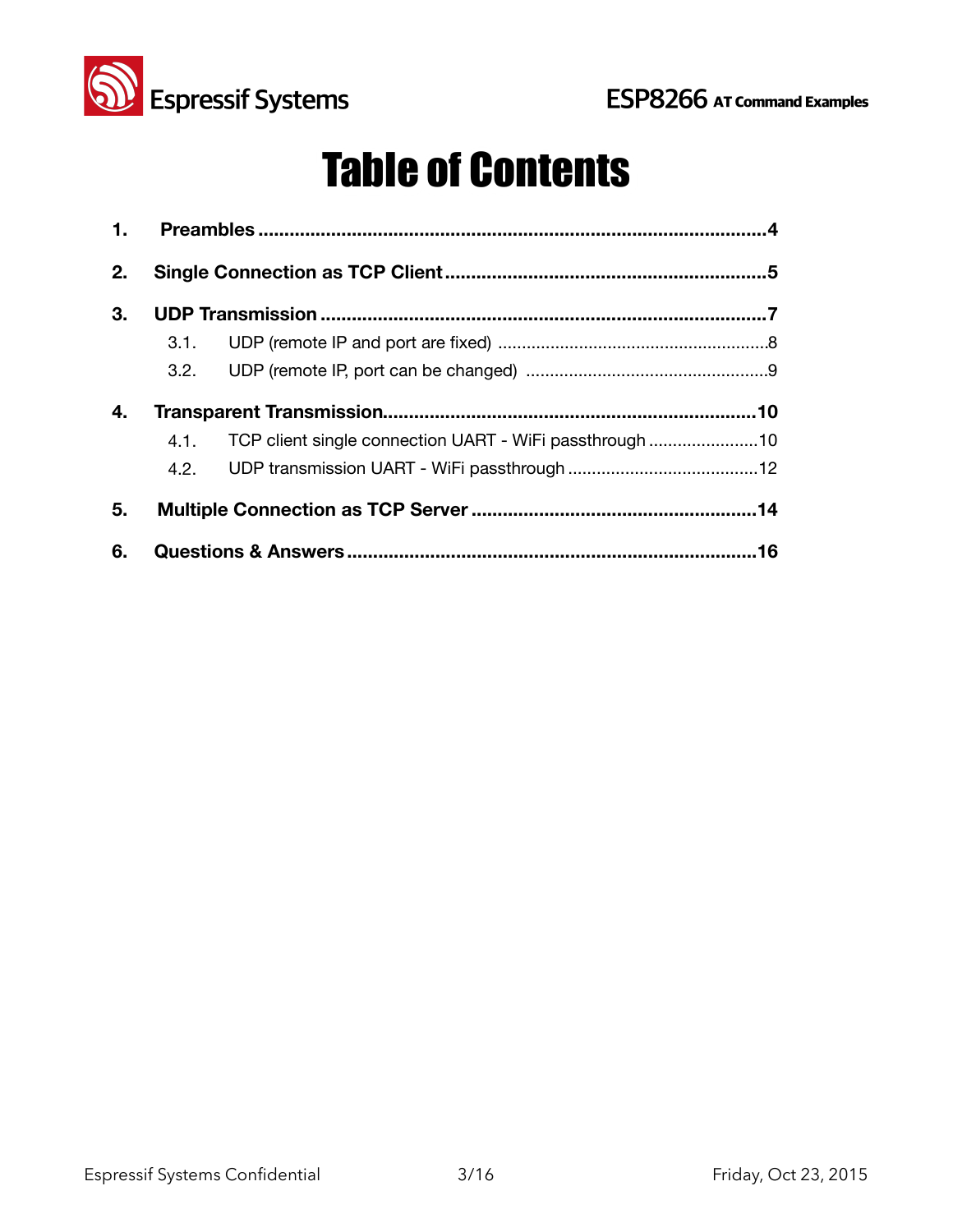

### **1. Preambles**

Herein we introduces some specific examples on the usage of Espressif AT Commands. For more information about the complete instruction set, please refer to documentation "4A-ESP8266\_AT Instruction Set ".

(1) Flash in AT bin files which supports AT commands (/esp\_iot\_sdk/bin/at) into the ESP8266 device, according to "readme.txt" there.

(2) Power on device and set serial baud rate to 115200. Enter AT commands.

| Category:                                                                                              |                       |                                              |              |
|--------------------------------------------------------------------------------------------------------|-----------------------|----------------------------------------------|--------------|
| ⊟- Connection                                                                                          | <b>Serial Options</b> |                                              |              |
| - Logon Actions<br><b>E</b> Serial                                                                     | Port:                 | COM <sub>6</sub><br>$\overline{\phantom{a}}$ | Flow control |
| <b>E</b> Terminal                                                                                      | Baud rate:            | 115200                                       | DTR/DSR      |
| ⊟ Emulation                                                                                            |                       |                                              | RTS/CTS      |
| i Modes                                                                                                | Data bits:            | 8                                            | XON/XOFF     |
| - Emacs<br>Mapped Keys                                                                                 | Parity:               | <b>None</b>                                  |              |
| Advanced                                                                                               | Stop bits:            | 1                                            |              |
| ⊟ <sub>"</sub> Appearance<br>- ANSI Color<br><b>Window</b><br>lim Log File<br>- Printing<br>X/Y/Zmodem | Serial break length:  | $\Rightarrow$<br>100                         | milliseconds |

Note: Please pay attention to the new line mode, AT command need "/r/n" to be the end.

| Category:                                                                                                                                                                                                            |                                                                                                                                                                                                                                                                                         |                                                                                                              |
|----------------------------------------------------------------------------------------------------------------------------------------------------------------------------------------------------------------------|-----------------------------------------------------------------------------------------------------------------------------------------------------------------------------------------------------------------------------------------------------------------------------------------|--------------------------------------------------------------------------------------------------------------|
| ⊟- Connection                                                                                                                                                                                                        | <b>Emulation Modes</b>                                                                                                                                                                                                                                                                  |                                                                                                              |
| - Logon Actions<br><b>Serial</b><br><b>E</b> Terminal<br>⊟ Emulation<br>Modes<br>- Emacs<br>Mapped Keys<br>- Advanced<br>⊟ Appearance<br>- ANSI Color<br><b>Window</b><br>lim Log File<br>- Printina<br>- X/Y/Zmodem | Initial modes<br>Cursor key mode<br>$\sqrt{}$ Line wrap<br>V New line mode<br>O Numeric keypad<br>Application keypad<br>Mode switching<br>V Enable 80/132 column switching<br>V Enable cursor key mode switching<br>V Enable keypad mode switching<br>V Enable line wrap mode switching | Current modes<br>Cursor key mode<br>V Line wrap<br>V New line mode<br>O Numeric keypad<br>Application keypad |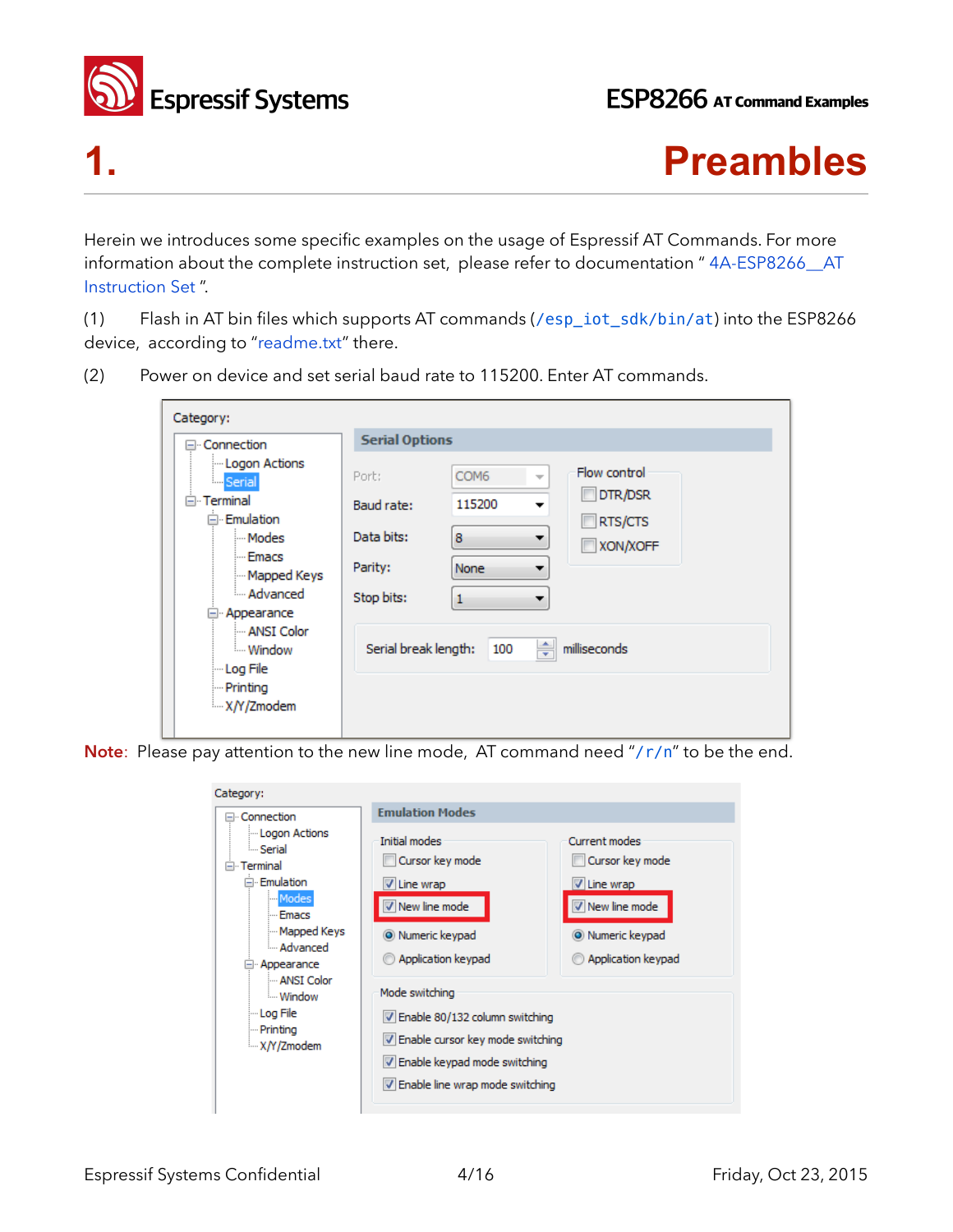

## **2. Single Connection as TCP Client**

• **Set WiFi mode**:

```
 AT+CWMODE=3 // softAP+station mode 
Response :OK
```
• **Connect to router**:

```
 AT+CWJAP="SSID", "password" // SSID and password of router 
 Response :OK
```
• **Query device's IP**:

```
 AT+CIFSR 
 Response :192.168.3.106 // Device got an IP from router.
```
• Connect PC to the same router that ESP8266 is connected to.

Using a network tool on the computer to create a server.

| LocalIP 192.168.3.116 | Only For Mul NIC   |
|-----------------------|--------------------|
| LocalPort 8080        |                    |
| 30<br>Eve             | (s) Disconnect All |
| Create                | Cancel             |

• **ESP8266 connect to server as a client**:

```
 AT+CIPSTART="TCP", "192.168.3.116", 8080 //protocol̵server IP & port 
 Response :OK
```
**• Send data**:

```
 AT+CIPSEND=4 // set date length which will be sent, such as 4 bytes
```

```
 >DGFY // enter the data, no CR 
 Response :SEND OK
```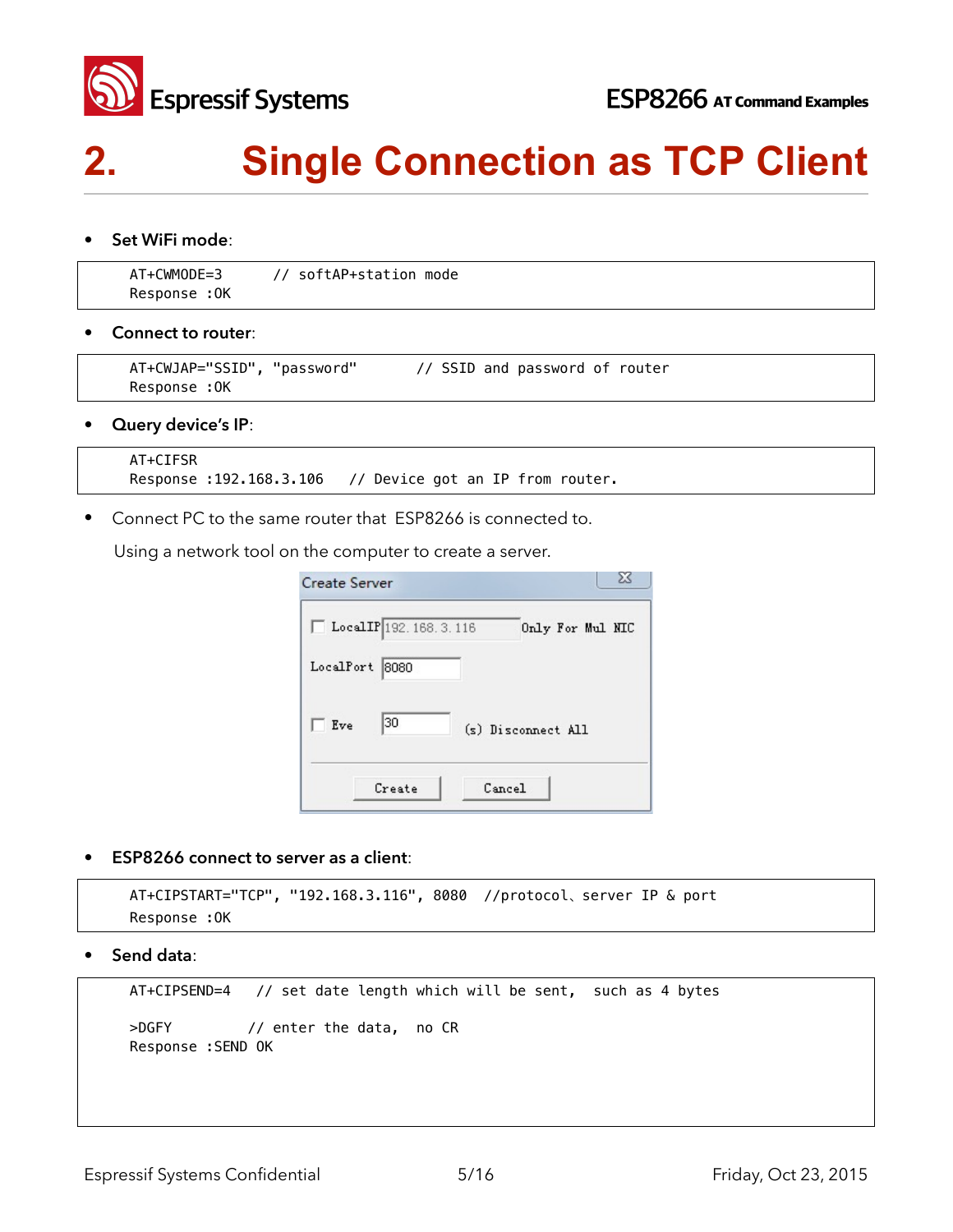

**Note**: If the number of bytes sent is bigger than the size defined (n), will reply busy, and after sending n number of bytes, reply SEND OK.

• **Receive data**:

+IPD, n: xxxxxxxxxx // received n bytes, data=xxxxxxxxxxx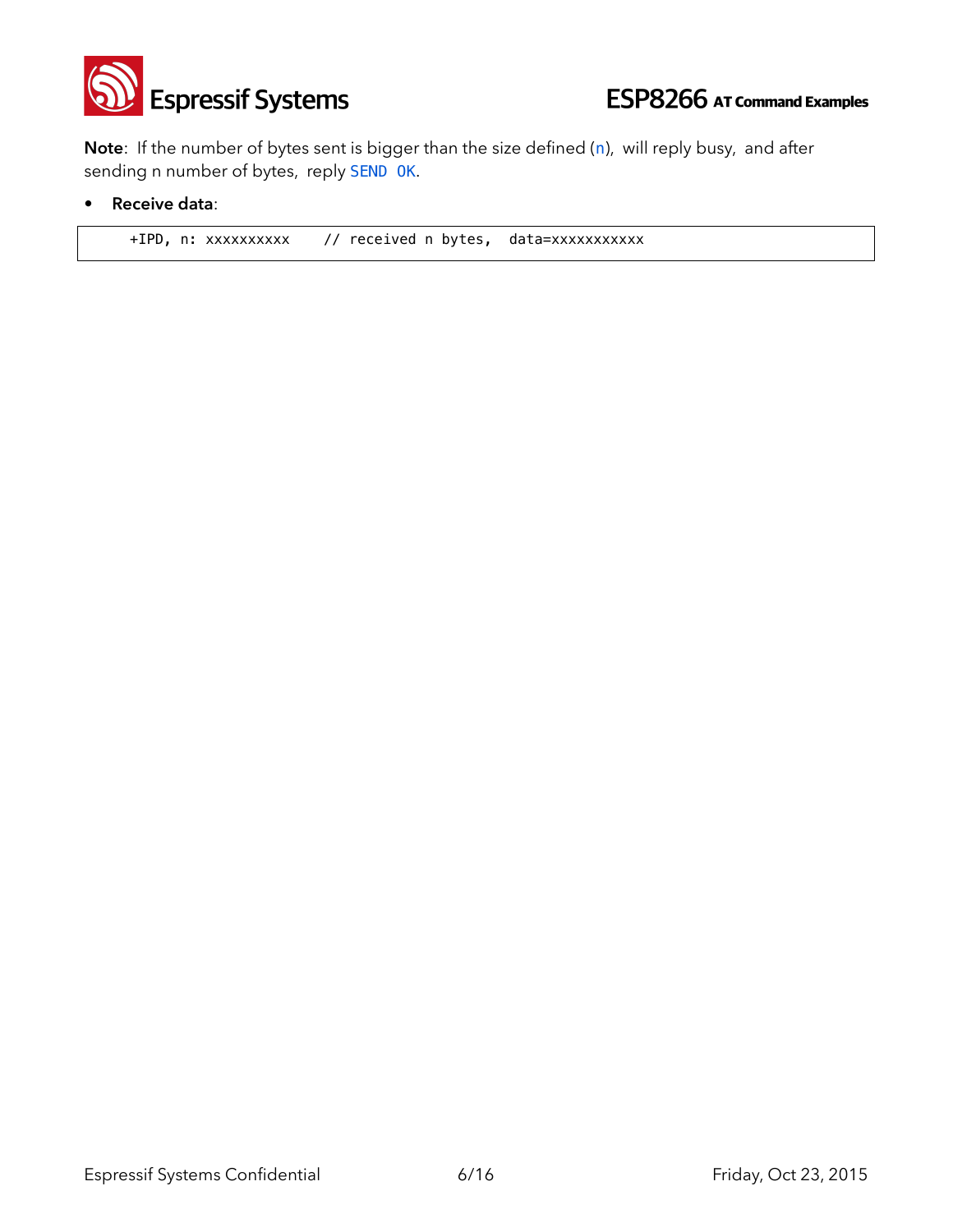

### **3. UDP Transmission**

UDP transmission is established via AT+CIPSTART. There is no such definition as UDP server or UDP client. For more information about AT commands, please refer to documentation " 4A-ESP8266\_\_AT Instruction Set ".

• **Set WiFi mode** :

| AT+CWMODE=3   | ' softAP+station mode |
|---------------|-----------------------|
| Response : OK |                       |

• **Connect to router**:

```
 AT+CWJAP="SSID", "password" // SSID and password of router 
 Response :OK
```
• **Query device's IP**:

```
 AT+CIFSR 
 Response :+CIFSR: STAIP, "192.168.101.104" // IP address of ESP8266 station
```
• Connect PC to the same router as ESP8266 is connected to.

Using a network tool on the computer to create a UDP .

| Port: 1112     |                                                                                  |
|----------------|----------------------------------------------------------------------------------|
| 6 Special 8080 |                                                                                  |
| Eve<br>ΙO      | s                                                                                |
| Eve            | ms                                                                               |
|                |                                                                                  |
|                |                                                                                  |
|                | 192.168.101.104<br>CreateNur 10<br>V Des Ip Incr   Des Port Incr   Local Port In |

Below is two examples on UDP transmission.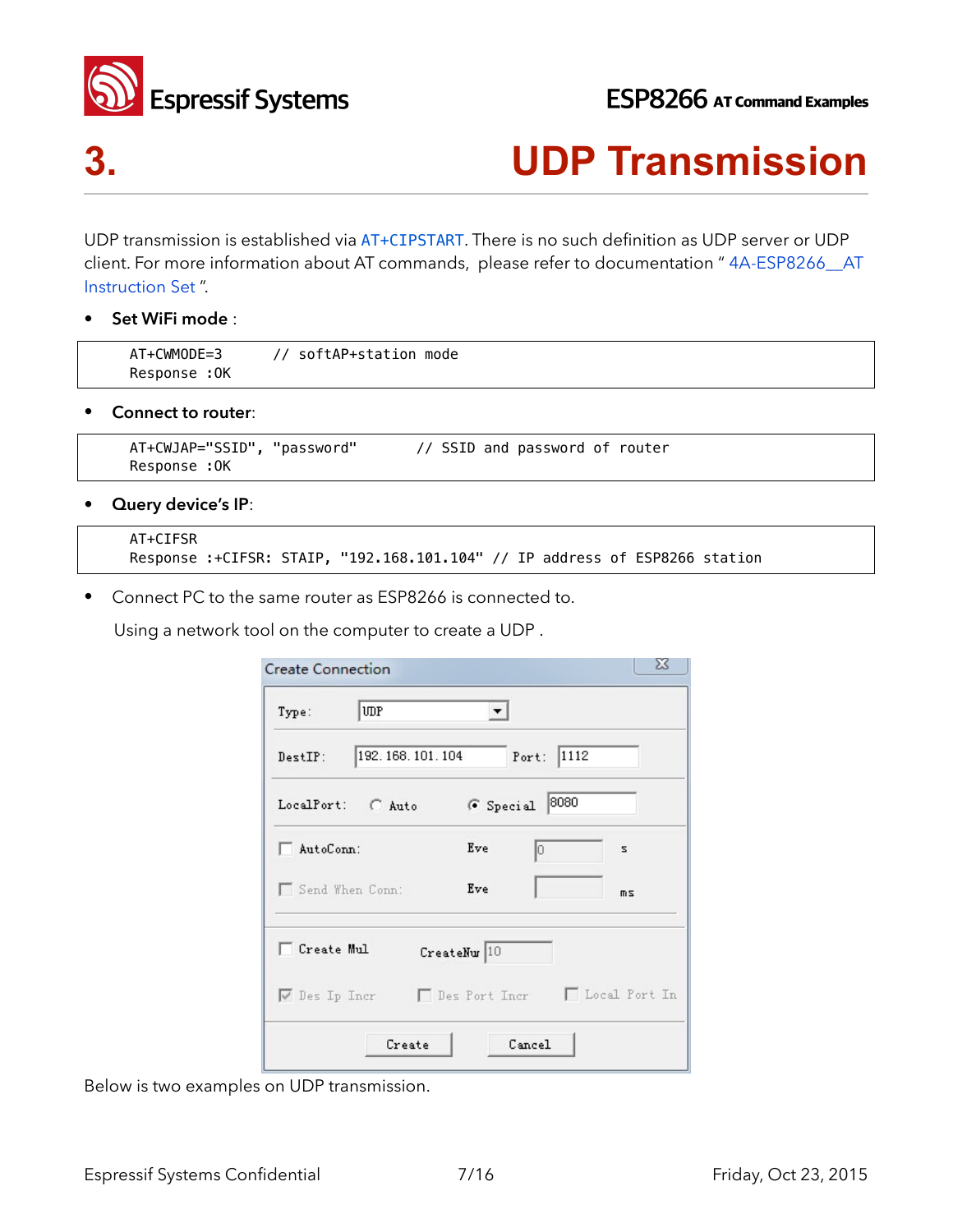

### **3.1. UDP (remote IP and port are fixed)**

In UDP transmission, whether remote IP and port is fixed or not is decided by the last parameter of "AT+CIPSTART". "0" means that the remote IP and port is fixed and cannot be changed. A specific ID is given to such connection, making sure that the data sender and receiver will not be replaced by other devices.

• **Enable multiple connection**:

AT+CIPMUX=1 Response :OK

**• Create a UDP transmission, for example, ID is 4.**

```
AT+CIPSTART=4, "UDP", "192.168.101.110", 8080, 1112, 0 
Response :4, CONNECT OK
```
#### **Note** :

"192.168.101.110", 8080 here is the remote IP and port of UDP transmission of the opposite side, i.e., the configuration set by PC.

1112 is the local port of ESP8266. User can self-define this port. The value of this port will be random if it's not defined beforehand.

**0** means that remote IP and port is fixed and cannot be changed. For example, if another PC also creates a UDP entity and sends data to ESP8266 port 1112. ESP8266 can receive data sent from UDP port 1112, but when data is sent using AT command "AT+CIPSEND=4, X", it will still be sent to the first PC end. If this parameter is not 0, it will send to a new PC.

• **Send data**:

```
AT+CIPSEND=4, 5 // Send 5 bytes to transmission NO.4 
>DGFYQ // enter the data, no CR 
Response :SEND OK
```
#### **Note**:

If the number of bytes sent is bigger than the size defined (n), will reply busy, and after sending n number of bytes, reply SEND OK.

• **Receive data**:

+IPD, 4, n: xxxxxxxxxx // received n bytes, data=xxxxxxxxxxx

• **Delete UDP transmission NO.4**:

```
 AT+CIPCLOSE=4 
 Response :4, CLOSED OK
```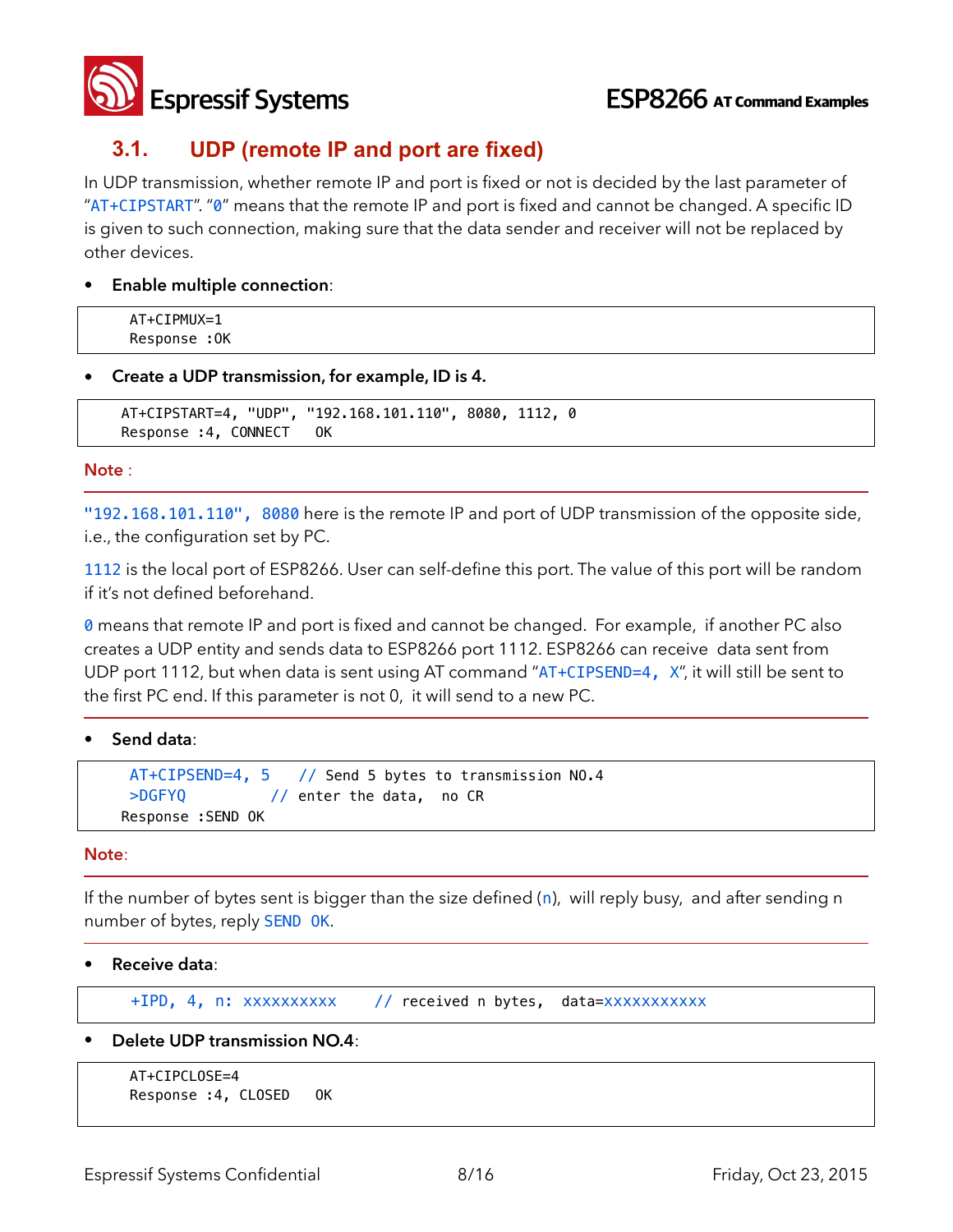

### **3.2. UDP (remote IP, port can be changed)**

**• Create a UDP transmission, last parameter is "2".**

```
AT+CIPSTART="UDP", "192.168.101.110", 8080, 1112, 2 
Response :CONNECT OK
```
**Note** :

"192.168.101.110", 8080 here refer to the remote IP and port of UDP transmission terminal which is created on PC in step 4;

1112 is the local port of ESP8266. User can self-define this port. The value of this port will be random if it's not defined beforehand.

2 means the opposite terminal of UDP transmission side will change to be the latest one that has been communicating with ESP8266.

• **Send data**:

```
AT+CIPSEND=5 // Send 5 bytes
```

```
>DGFYQ // enter the data, no CR 
Response :SEND OK
```
**Note**:

If the number of bytes sent is bigger than the size defined  $(n)$ , will reply busy, and after sending n number of bytes, reply SEND OK.

• If you want to send data to any other UDP terminals, please set the IP and port of this terminal.

```
AT+CIPSEND=6, "192.168.101.111", 1000 // Send 6 bytes 
>abcdef // enter the data, no CR 
Response :SEND OK
```
• **Receive data**:

+IPD, n: xxxxxxxxxx // received n bytes, data=xxxxxxxxxxx

• **Delete UDP transmission**:

```
 AT+CIPCLOSE 
Response :CLOSED OK
```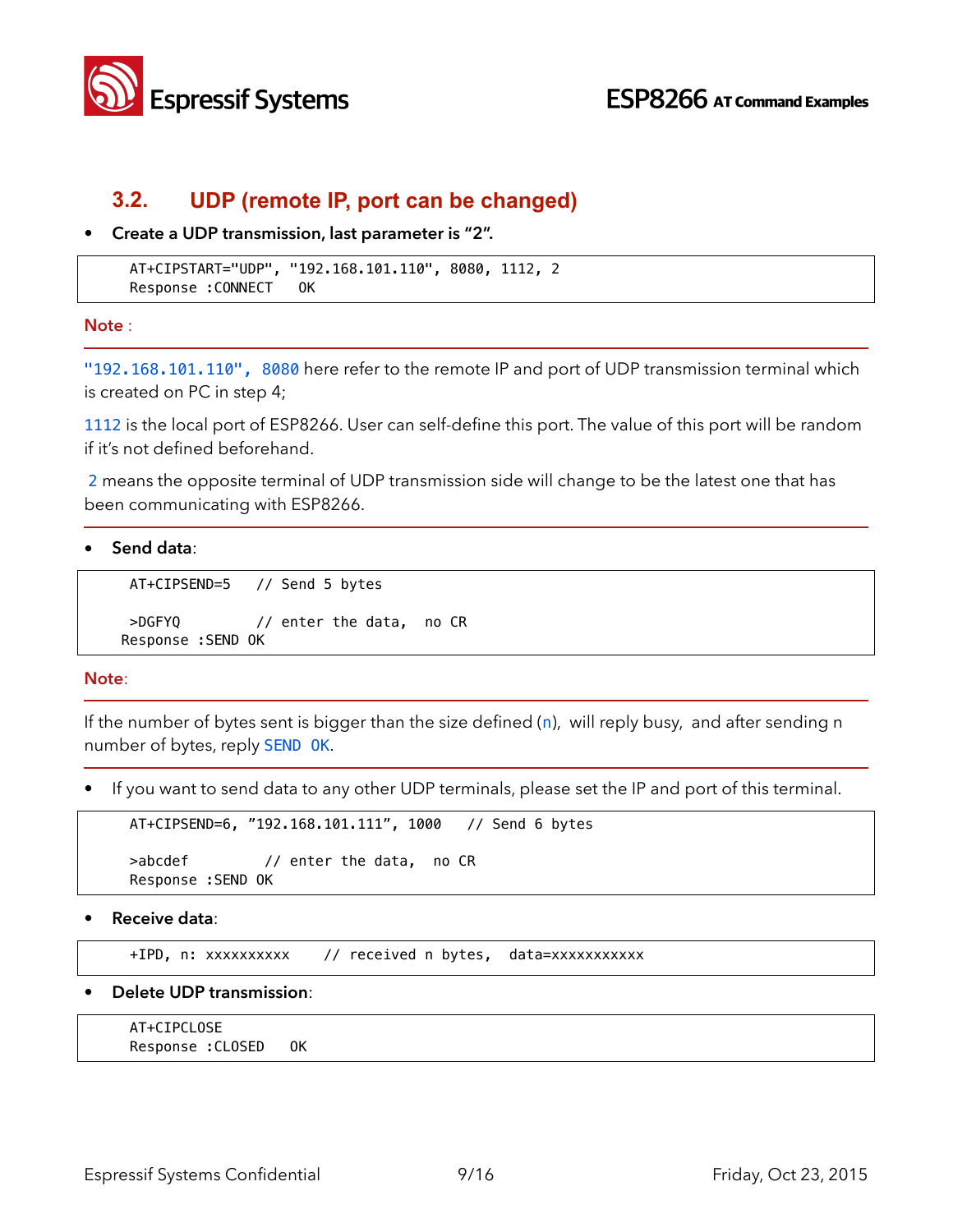



## **4. Transparent Transmission**

Transparent transmission is enabled only when ESP8266 is working as TCP client creating a single connection, or in UDP transmission.

### **4.1. TCP client single connection UART - WiFi passthrough**

Here is an example that ESP8266 station as TCP client to create a single connection and execute transparent transmission. For ESP8266 soft-AP, it can execute transparent transmission in the similar way. For more information about AT commands, please refer to documentation "4A-ESP8266 AT Instruction Set ".

• **Set WiFi mode** :

```
 AT+CWMODE=3 // softAP+station mode 
 Response :OK
```
• **Connect to router**:

```
 AT+CWJAP="SSID", "password" // SSID and password of router 
 Response :OK
```
• **Query device's IP**:

```
 AT+CIFSR 
Response : 192.168.101.105 // Device's IP that got from router.
```
• Connect PC to the same router that ESP8266 is connected to.

Using a network tool on the computer to create a server.

| Create Server  |                         |        | х                  |
|----------------|-------------------------|--------|--------------------|
|                | LocalIP 192.168.101.110 |        | Only For Mul NIC   |
| LocalPort 8080 |                         |        |                    |
| Eve            | 30                      |        | (s) Disconnect All |
|                | Create                  | Cancel |                    |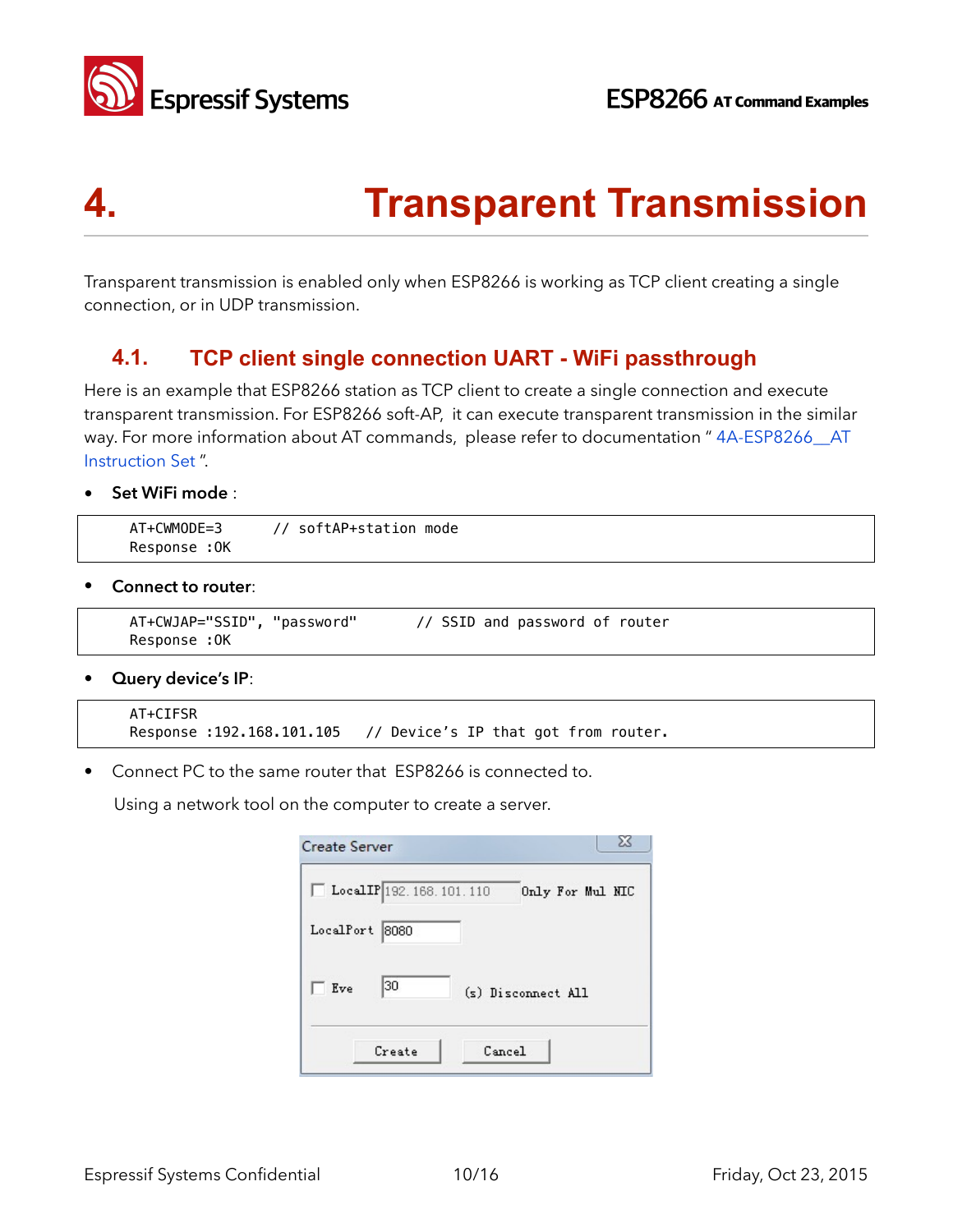

#### • **Device connect to server**:

```
AT+CIPSTART="TCP", "192.168.101.110", 8080 // protocol, server IP & port
 Response :OK Linked
```
#### • **Enable transparent transmission mode**:

AT+CIPMODE=1 Response :OK

#### • **Start sending data**:

```
 AT+CIPSEND 
     Response: > //From now on, data received from UART will be
transparent transmitted to server.
```
The network tool on PC will receive the data.

[Receive from 192.168.101.105 : 29713]: abcd

#### • **Stop sending data**:

If received a packet of data that contains only "+++", then the transparent transmission process will be stopped. Please wait at least 1 second before sending next AT command.

Please be noted that if you input " $++$ " directly by typing, the " $++$ ", may not be recognised as three consecutive "+" because of the Prolonged time when typing.

#### **Note**:

The aim of ending "+++" is to exit transparent transmission and turn back to accept normal AT command, while TCP still remains connected. However, we can also use command "AT+CIPSEND" to turn back into transparent transmission.

#### • **Disable UART - WiFi passthrough mode (transparent transmission)**

| $AT+CI$ PMODE=0 |  |  |  |
|-----------------|--|--|--|
| Response : OK   |  |  |  |

#### • **Delete TCP connection**:

AT+CIPCLOSE Response :CLOSED OK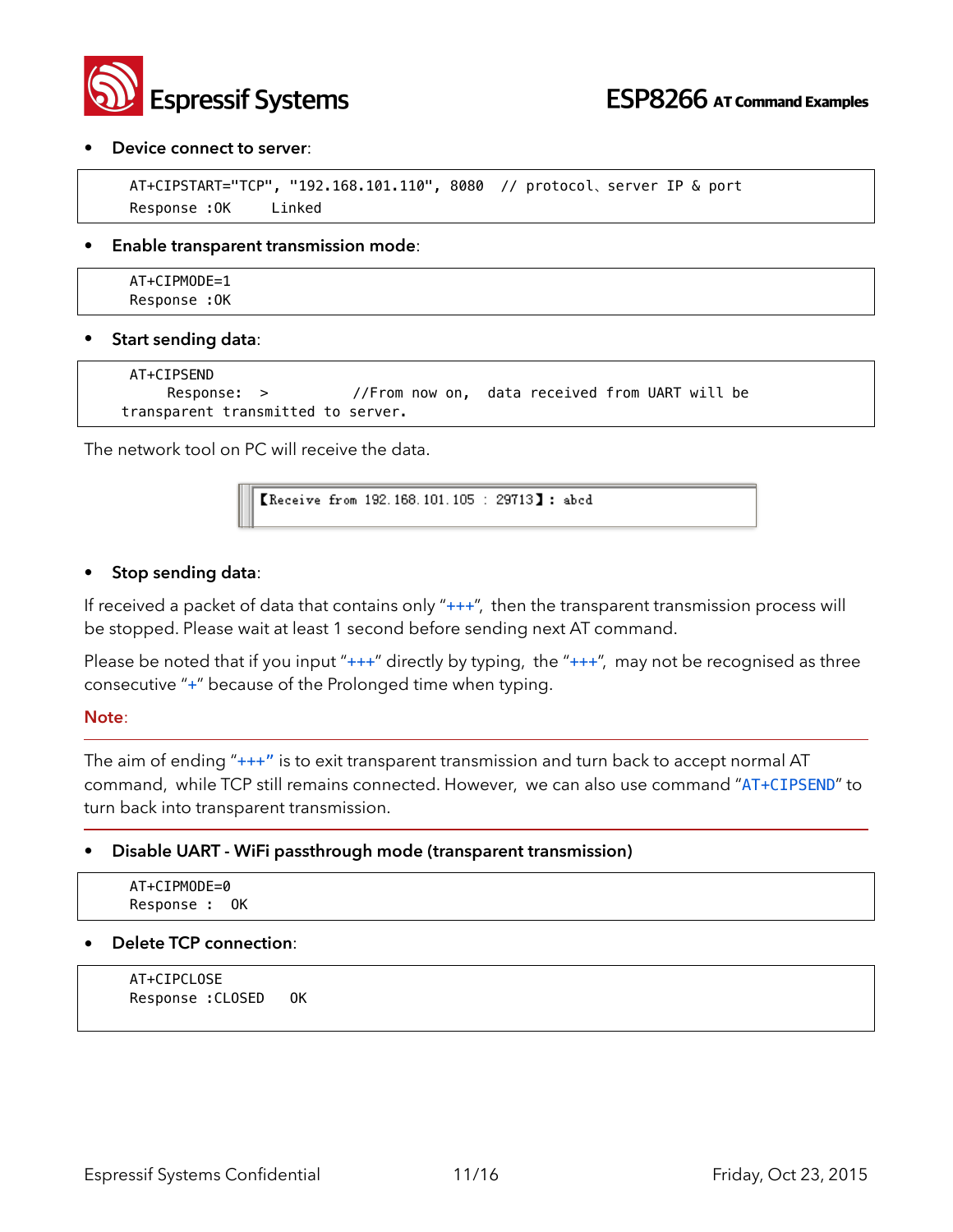

### **4.2. UDP transmission UART - WiFi passthrough**

Here is an example that ESP8266 soft-AP create a UDP transparent transmission. For ESP8266 station, it can execute UDP transparent transmission in the similar way. For more information about AT commands, please refer to documentation " 4A-ESP8266\_\_AT Instruction Set ".

#### • **Set WiFi mode** :

| AT+CWMODE=3  | // softAP+station mode |
|--------------|------------------------|
| Response :OK |                        |

- **• Connect PC to ESP8266 soft-AP**
- Using a network tool on PC to create a UDP.

| UDP<br>Type:                                  |              |            |    |
|-----------------------------------------------|--------------|------------|----|
| 192.168.4.1<br>DestIP:                        |              | Port: 2233 |    |
| LocalPort: C Auto                             | G Special    | 1001       |    |
| AutoConn:                                     | Eve          | lō         | s  |
| Send When Conn:                               | Eve          |            | ms |
| Create Mul                                    | CreateNur 10 |            |    |
| V Des Ip Incr   Des Port Incr   Local Port In |              |            |    |

• **Device create a UDP transmission which remote IP and port are fixed.**

```
AT+CIPSTART="UDP","192.168.4.2",1001,2233,0 
 Response :OK
```
• **Enable transparent transmission mode**:

```
AT+CIPMODE=1 
Response :OK
```
• **Start sending data**:

#### AT+CIPSEND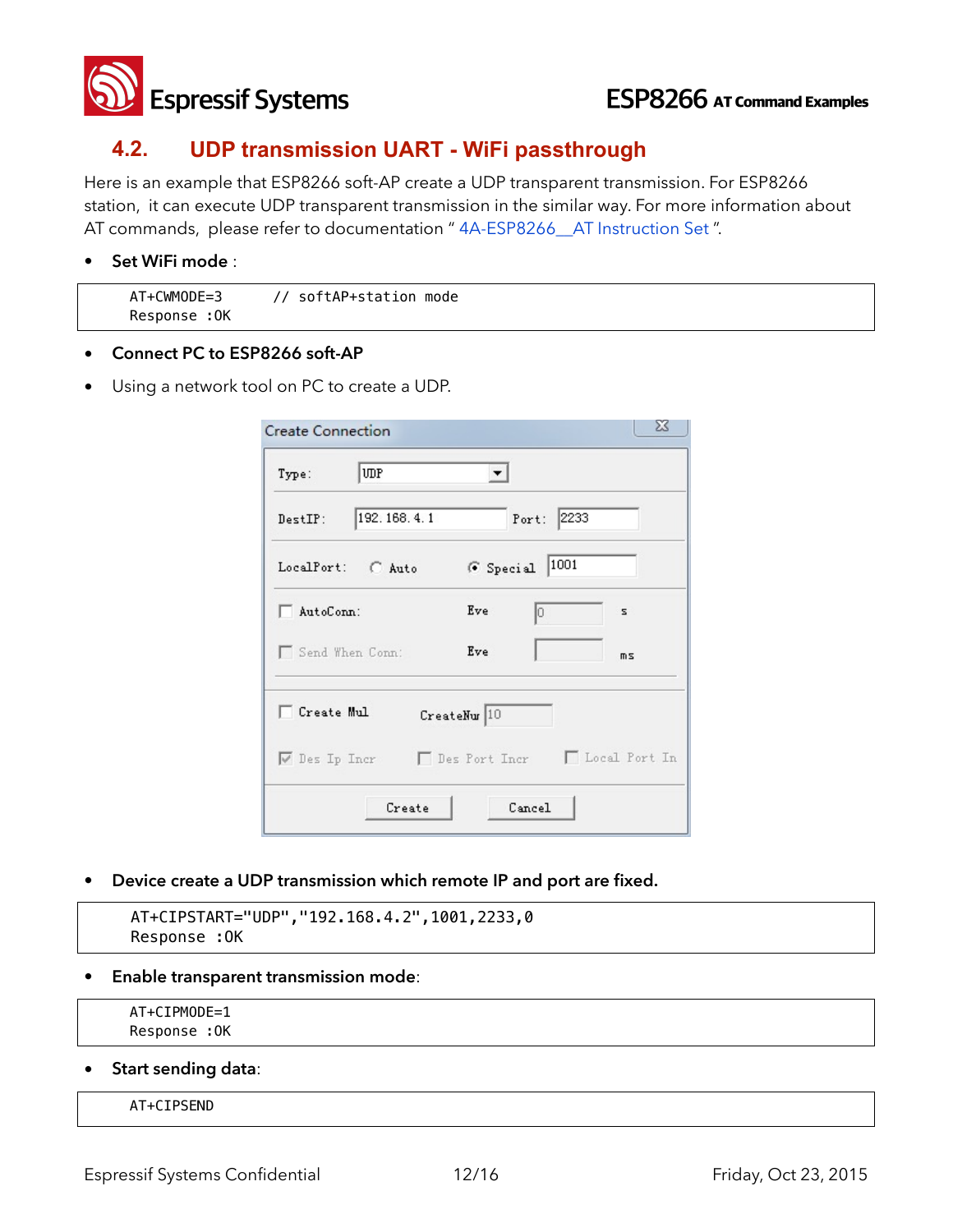

 Response: > //From now on, data received from UART will be transparent transmitted to server.

#### • **Stop sending data**:

If a packet of data that contains only " $++$ ", then the transparent transmission process will be stopped. Please wait at least 1 second before sending next AT command.

Please be noted that if you input " $++$ " directly by typing, the " $++$ ", may not be recognised as three consecutive "+" because of the Prolonged time when typing.

#### **Note:**

The aim of ending "+++" is to exit transparent transmission and turn back to accept normal AT command, while UDP transmission still exists. However, we can also use command "AT+CIPSEND" to turn back into transparent transmission.

• **Disable UART - WiFi passthrough mode (transparent transmission)**

 AT+CIPMODE=0 Response : OK

• **Delete UDP transmission**:

AT+CIPCLOSE Response :CLOSED OK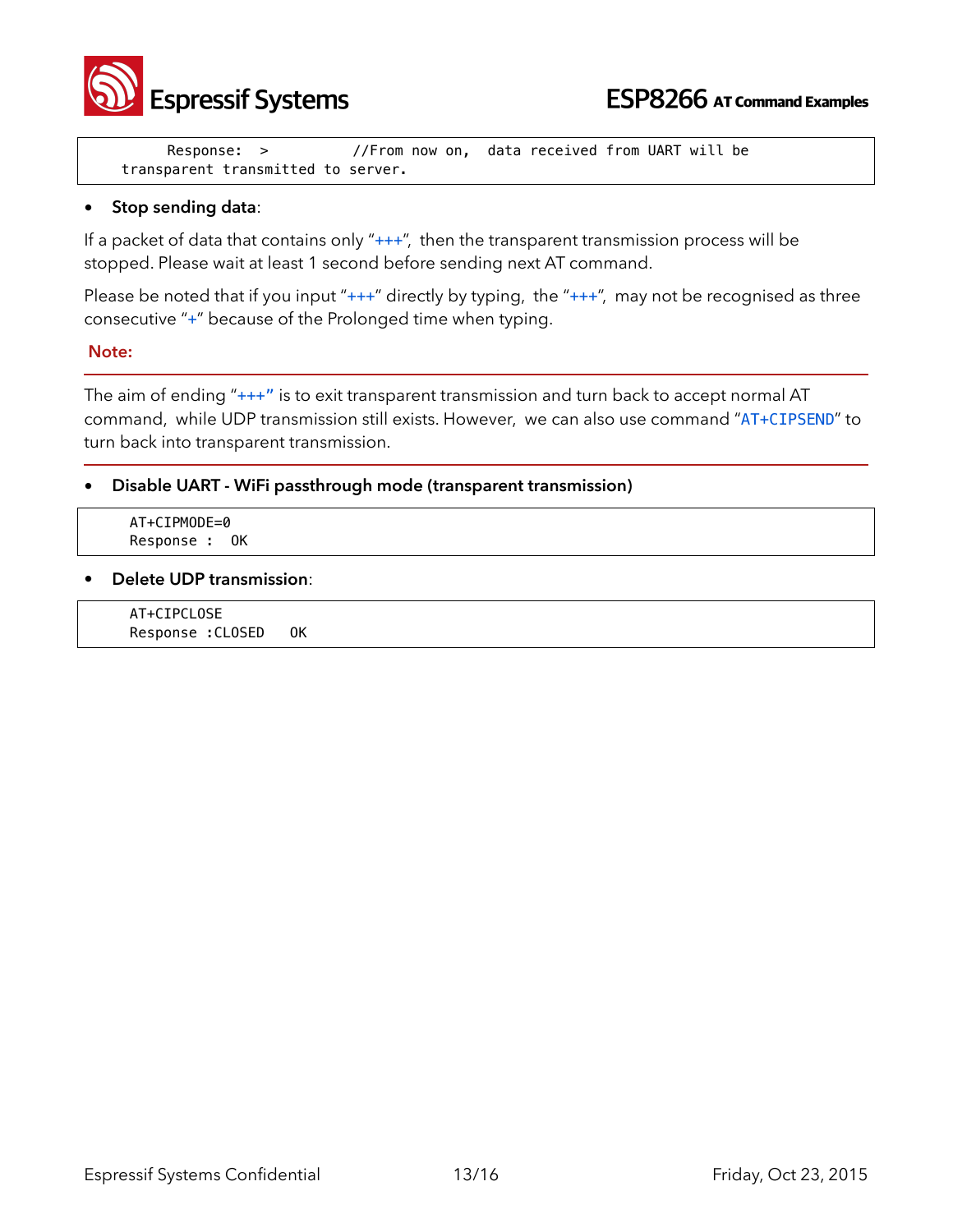

## **5. Multiple Connection as TCP Server**

When ESP8266 is working as a TCP server, a multiple of connections shall be maintained. That is to say, there should be more than one client connecting to ESP8266.

Here is an example showing how TCP server is realized when ESP8266 is working in softAP mode:

• **Set WiFi mode** :

| AT+CWMODE=3  | // softAP+station mode |
|--------------|------------------------|
| Response :OK |                        |

#### **• Enable multIPle connection**:

 AT+CIPMUX=1 Response :OK

• **Setup server**:

```
AT+CIPSERVER=1 // default port = 333 
Response :OK
```
#### **• Connect PC to ESP8266 soft-AP**

Using a network tool on PC to create a TCP client and connect to ESP8266.

| TCP<br>Type:                                  | ▾            |              |    |
|-----------------------------------------------|--------------|--------------|----|
| 192.168.4.1<br>DestIP:                        |              | 333<br>Port: |    |
| LocalPort: G Auto                             |              | Special 4001 |    |
| AutoConn:                                     | Eve          | Ю            | s  |
| Send When Conn:                               | Eve          |              | ms |
| □ Create Mul                                  | CreateNur 10 |              |    |
| V Des Ip Incr   Des Port Incr   Local Port In |              |              |    |
| Create                                        |              | Cancel       |    |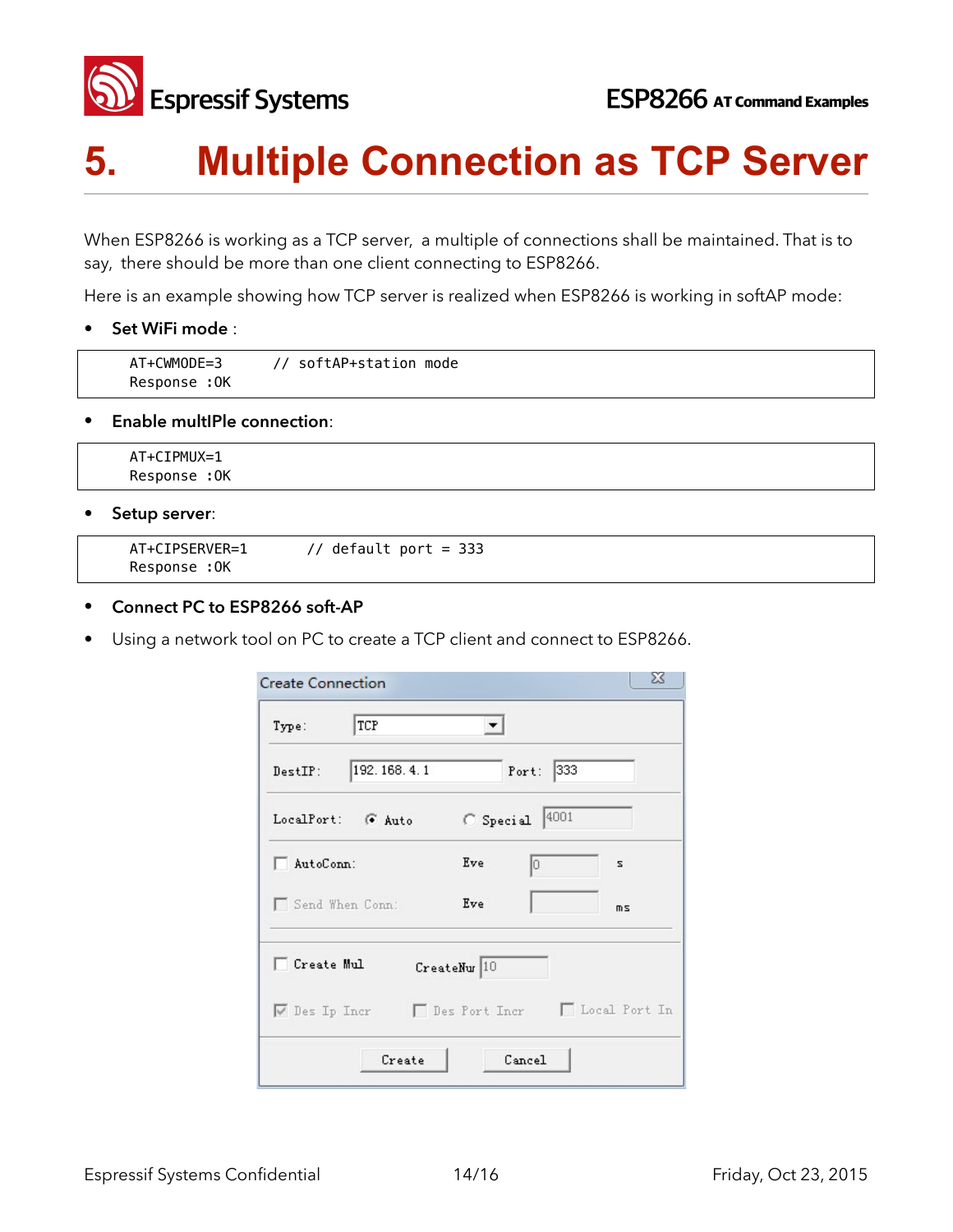

#### **Note**:

When ESP8266 is working as a TCP server, there exists a timeout mechanism. If the TCP client is connected to the ESP8266 TCP server, whereas there is no data transmission for a period of time, then the server will stop the connection with the client. To avoid such problems, please set up a data transmission circulation every 5 seconds.

• **Send data**:

```
// ID number of connection is defaulted to be 0. 
  AT+CIPSEND=0, 4 // send 4 bytes to connection NO.0 
 >iopd // enter the data, no CR
 Response :SEND OK
```
#### **Note:**

If the number of bytes sent is bigger than the size defined (n), will reply busy, and after sending n number of bytes, reply SEND OK.

• **Receive data**:

+IPD, 0, n: xxxxxxxxxx // received n bytes, data = xxxxxxxxxx

• **Delete one TCP connection**:

 AT+CIPCLOSE=0 // Delete NO.0 connection. Response :0, CLOSED OK